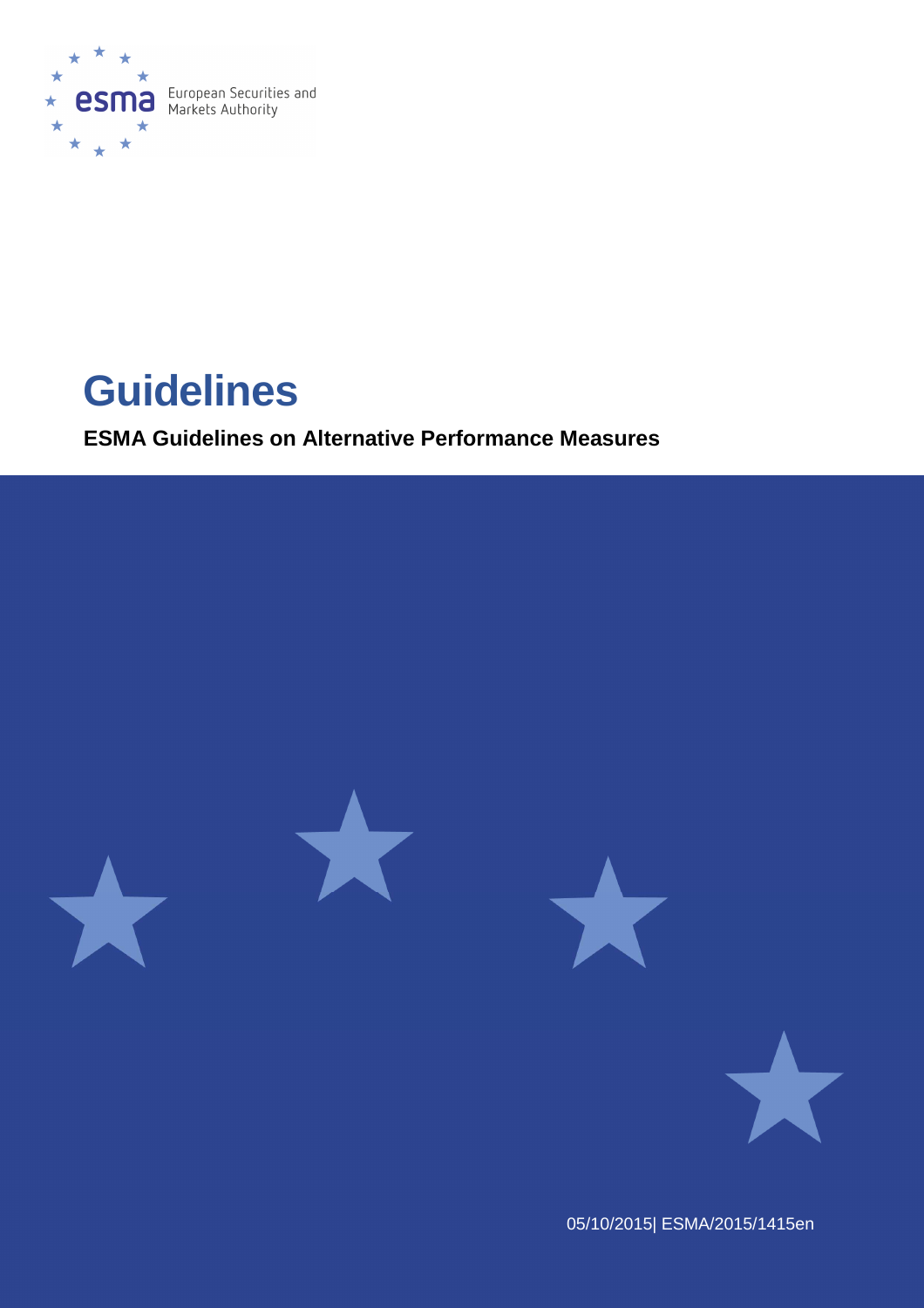

### ESMA REGULAR USE

Date: 05/10/2015

ESMA/2015/1415en

# **Table of Contents**

# **I. Scope**

# **Who?**

- 1. These guidelines are addressed to:
	- issuers defined as natural persons or legal entities governed by private or public law, other than States, whose securities are admitted to trading on a regulated market and who are required to publish regulated information as defined by the TD.

In the case of depository receipts admitted to trading on a regulated market, the issuer means the issuer of the securities represented, whether or not those securities are admitted to trading on a regulated market.

- persons responsible for the prospectus under article 6 (1) of the Prospectus Directive.
- 2. These guidelines apply to all competent authorities (CAs) under the Transparency Directive or the Market Abuse Regulation or the Prospectus Directive.

# **What?**

3. These guidelines apply in relation to APMs disclosed by issuers or persons responsible for the prospectus when publishing regulated information and prospectuses (and supplements). Examples of regulated information are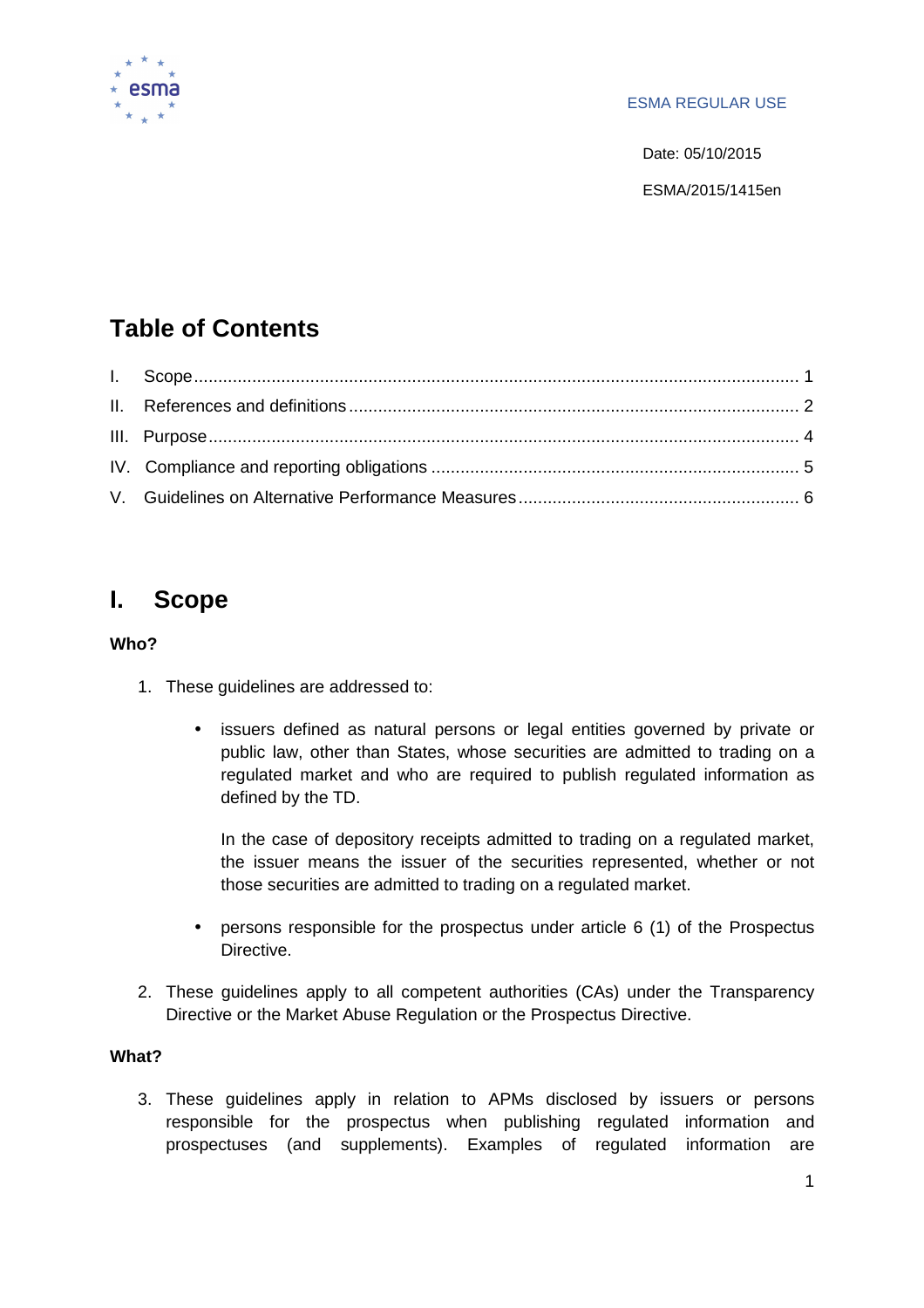

management reports disclosed to the market in accordance with the Transparency Directive and disclosures issued under the requirements of article 17 of the Market Abuse Regulation, for example ad-hoc disclosures including financial earnings results.

- 4. By way of derogation from the aforementioned paragraph these guidelines do not apply to APMs:
	- disclosed in financial statements as defined in section II of these guidelines;
	- disclosed in accordance with applicable legislation, other than the applicable financial reporting framework<sup>1</sup>, that sets out specific requirements governing the determination of such measures. Therefore, the guidelines do not apply to measures included in prospectuses such as pro forma financial information, related party transactions, profit forecasts, profit estimates, working capital statements and capitalisation and indebtedness for which the specific requirements of the prospectus regime apply. Similarly, the guidelines should not be applicable to prudential measures including measures defined in the Capital Requirements Regulation and Directive – CRR/CRD IV.

# **When?**

5. These guidelines apply to APMs disclosed by issuers or persons responsible for the prospectus when publishing regulated information or prospectuses on or after 3rd July 2016.

# **II. References and definitions**

# **Legislative references**

| <b>ESMA Regulation</b>         | Regulation (EU) No 1095/2010 of the European Parliament and of<br>the Council of 24 November 2010 establishing a European<br>Supervisory Authority (European Securities and Markets Authority),<br>amending Decision No 716/2009/EC and repealing Commission<br>Decision 2009/77/EC. |
|--------------------------------|--------------------------------------------------------------------------------------------------------------------------------------------------------------------------------------------------------------------------------------------------------------------------------------|
| <b>Market Abuse Regulation</b> | Regulation (EU) No 596/2014 of the European Parliament and of<br>the Council of 16 April 2014 on market abuse (market abuse<br>regulation).                                                                                                                                          |
| <b>Transparency Directive</b>  | Directive 2004/109/EC of the European Parliament and of the<br>Council of 15 December 2004 on the harmonisation of transparency                                                                                                                                                      |

<sup>&</sup>lt;sup>1</sup> While these Guidelines do not apply to financial statements they do apply to other sections that make up the annual and halfyearly financial reports, in particular management reports or interim management reports as relevant.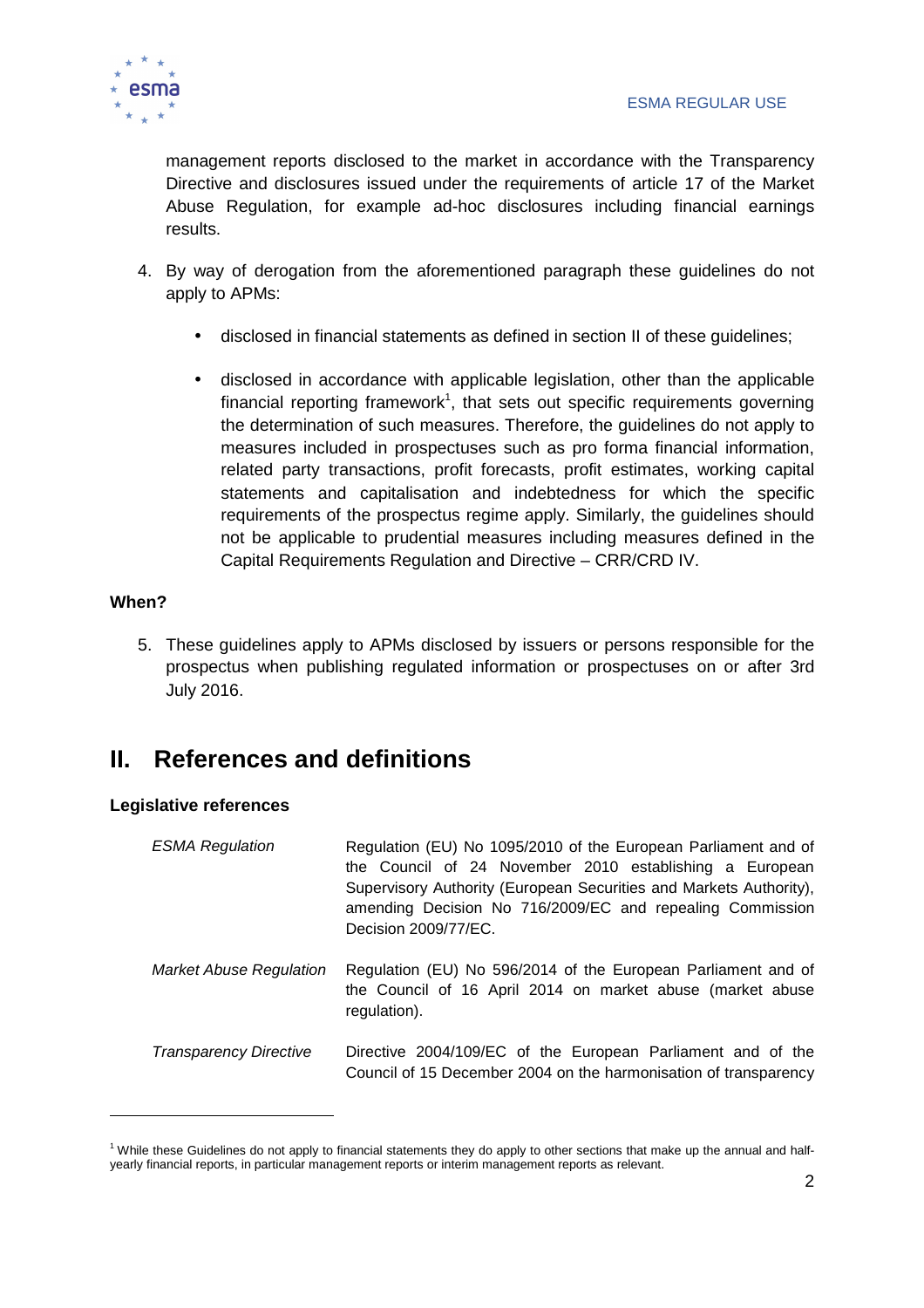

|                                                                | requirements in relation to information about issuers whose<br>securities are traded on a regulated market and amending Directive<br>2001/34/EC <sup>2</sup> .                                                                                                                                                    |
|----------------------------------------------------------------|-------------------------------------------------------------------------------------------------------------------------------------------------------------------------------------------------------------------------------------------------------------------------------------------------------------------|
| Directive implementing<br>the Transparency<br><b>Directive</b> | Directive 2007/14/EC, of 8 March 2007, laying down detailed rules<br>implementation of certain provisions of Directive<br>for the<br>2004/109/EC on the harmonisation of transparency requirements in<br>relation to information about issuers whose securities are admitted<br>to trading on a regulated market. |
| <b>Prospectus Directive</b>                                    | Directive 2003/71/EC of the European Parliament and of the<br>Council of 4 November 2003 on the prospectus to be published<br>when securities are offered to the public or admitted to trading.                                                                                                                   |

#### **Abbreviations**

| APM         | Alternative Performance Measure                  |
|-------------|--------------------------------------------------|
| EEA         | European Economic Area                           |
| ESMA        | <b>European Securities and Markets Authority</b> |
| GAAP        | <b>Generally Accepted Accounting Principles</b>  |
| <b>IASB</b> | International Accounting Standards Board         |
| <b>IFRS</b> | International Financial Reporting Standards      |
| CAs         | <b>Competent Authorities</b>                     |
|             |                                                  |

#### **Definitions**

 $\overline{a}$ 

Unless otherwise specified, terms used and defined in the Transparency Directive, Prospectus Directive and Market Abuse Regulation have the same meaning in these guidelines. Some of the terms defined are recalled hereunder for the ease of reference. In addition, the following definitions apply:

Applicable financial reporting framework For the purpose of these guidelines any of the following: (i) International Financial Reporting Standards (IFRS) as adopted in the EU pursuant to Regulation (EC) No 1606/2002 on the application of international accounting standards or (ii) the accounting requirements stemming from the transposition of the European Accounting Directives (78/660/EEC, and 83/349/EEC or 2013/34/EC) into the legal system of the Member States of the European Union or (iii) Generally Accepted Accounting Principles (GAAP) laying down equivalent requirements in accordance with Commission Regulation (EC) No 1569/2007 establishing a mechanism for the determination of equivalence of accounting standards applied by third country issuers of securities pursuant to

 $2$ As last amended by Directive 2013/50/EU. Insofar as relevant, until the time for transposition of Directive 2013/50/EU has run out, references to the Transparency Directive shall be read in accordance with its provisions as in force before their amendment by Directive 2013/50/EU.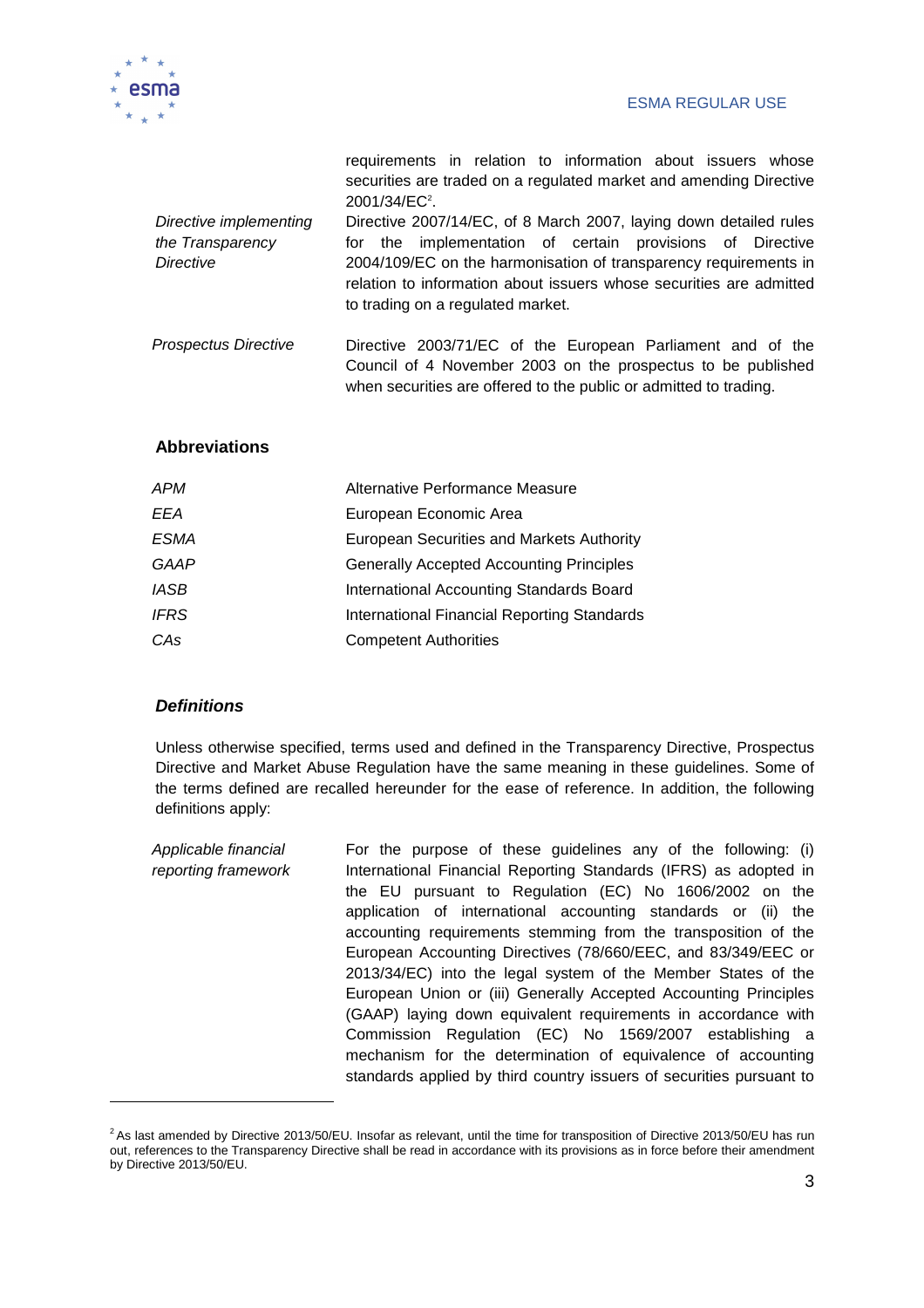

Directive 2003/71/EC and 2004/109/EC of the European Parliament and of the Council for issuers that are exempted from the requirement of preparing IFRS as endorsed in the EU.

- Financial statements For the purposes of these guidelines, financial statements refer to annual, half-yearly financial statements and additional periodic financial information prepared in accordance with the applicable financial reporting framework and disclosed by issuers or persons responsible for the prospectus in accordance with the Transparency Directive or the Prospectus Directive.
- Prospectus For the purposes of these guidelines, prospectus refers to a document prepared in accordance with Directive 2003/71/EC.
- Issuer For the purpose of these guidelines an issuer is a natural person or a legal entity governed by private or public law, other than a State, whose securities are admitted to trading on a regulated market.

In the case of depository receipts admitted to trading on a regulated market, the issuer means the issuer of the securities represented, whether or not those securities are admitted to trading on a regulated market.

- Regulated information All information which the issuer, or any other person who has applied for the admission of securities to trading on a regulated market without the issuer's consent, is required to disclose under the Transparency Directive, under the Market Abuse Regulation, or under the laws, regulations or administrative provisions of a Member State adopted under Article 3(1) of the Transparency Directive (transposition of the Transparency Directive)<sup>3</sup>.
- Securities Transferable securities as defined in Article 4(1), point 18, of Directive 2004/39/EC of the European Parliament and of the Council of 21 April 2004 on markets in financial instruments with the exception of money-market instruments, as defined in Article 4(1), point 19, of that Directive having a maturity of less than 12 months, for which national legislation may be applicable

# **III. Purpose**

6. The guidelines are aimed at promoting the usefulness and transparency of APMs included in prospectuses or regulated information. Adherence to the guidelines will improve the comparability, reliability and/or comprehensibility of APMs. Issuers or

<sup>&</sup>lt;sup>3</sup> As of 3 July 2016 references to Directive 2003/6/EC shall be construed as references to Regulation (EU) No 596/2014 of the European Parliament and of the Council of 16 April 2014 on market abuse (market abuse regulation) and repealing Directive 2003/6/EC of the European Parliament and of the Council and Commission Directives 2003/124/EC, 2003/125/EC and 2004/72/EC and shall be read in accordance with the correlation table set out in Annex II of this Regulation.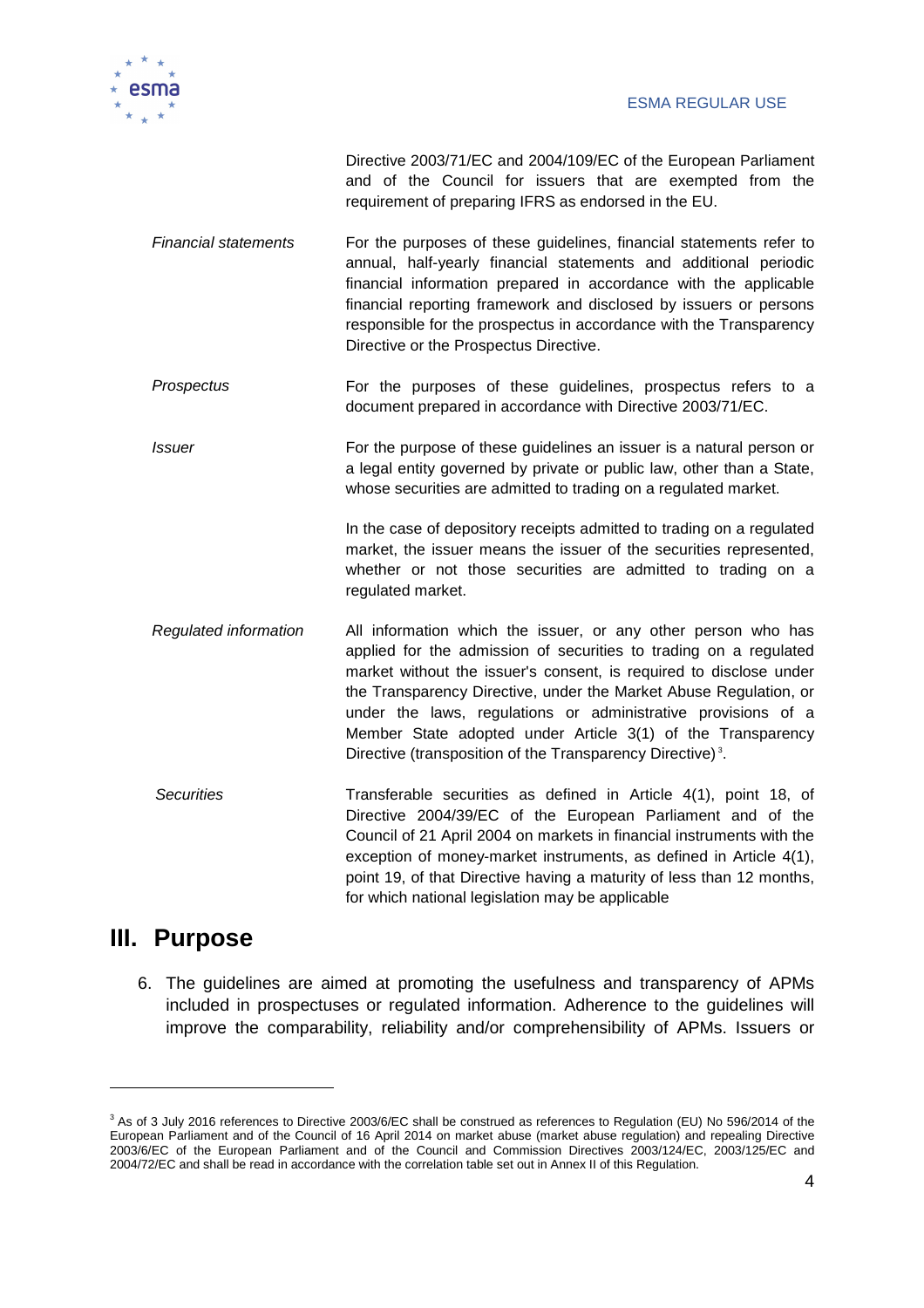

persons responsible for the prospectus which comply with these guidelines will provide a faithful representation of the financial information disclosed to the market.

- 7. ESMA is of the view that issuers or persons responsible for the prospectus who decide to provide APMs should do so in a way that is appropriate and useful for users' decision-making. Within the scope of its powers as set out in the ESMA Regulation, ESMA may issue guidelines under Article 16 of the ESMA Regulation in relation to the acts referred to in Article 1(2) of the ESMA Regulation, which include the Transparency Directive, the Prospectus Directive and the Market Abuse Regulation.
- 8. Based on the Transparency Directive's objective of providing equivalent investor protection at EU level and the underlying principle of providing a true and fair view of an issuer's assets, liabilities, financial position and profit or loss pursued by the provisions, ESMA considers that a common approach to APMs is necessary to ensure consistent, efficient and effective supervisory practices and a uniform and consistent application of the Transparency Directive (and by extension the Market Abuse Regulation).
- 9. In line with its aim of promoting protection of actual and potential investors, Article 5 of the Prospectus Directive sets out the principle that all information included in a prospectus shall be presented in an easily analysable and comprehensible form. ESMA is of the view that, where persons responsible for the prospectus decide to include APMs in a prospectus, this principle of comprehensibility dictates that such APMs should be defined, provided with meaningful labels and reconciled to financial statements and their relevance and reliability should be explained.
- 10. On the basis of the above considerations, ESMA has decided to issue these guidelines. The guidelines set out a common approach towards the use of APMs and are expected to benefit users and to promote market confidence.

# **IV. Compliance and reporting obligations**

Status of the guidelines

- 11. This document contains guidelines issued under Article 16 of the ESMA Regulation addressed to issuers or persons responsible for the prospectus and CAs. In accordance with Article 16(3) of the ESMA Regulation, CAs and issuers or persons responsible for the prospectus must make every effort to comply with guidelines.
- 12. For the avoidance of doubt, these guidelines do not displace any obligations to comply with requirements set out in Regulations or under Directives. Accordingly, the requirements in MAR relating to prompt disclosure of information to the market or the public as required under the applicable laws and regulations should be complied with.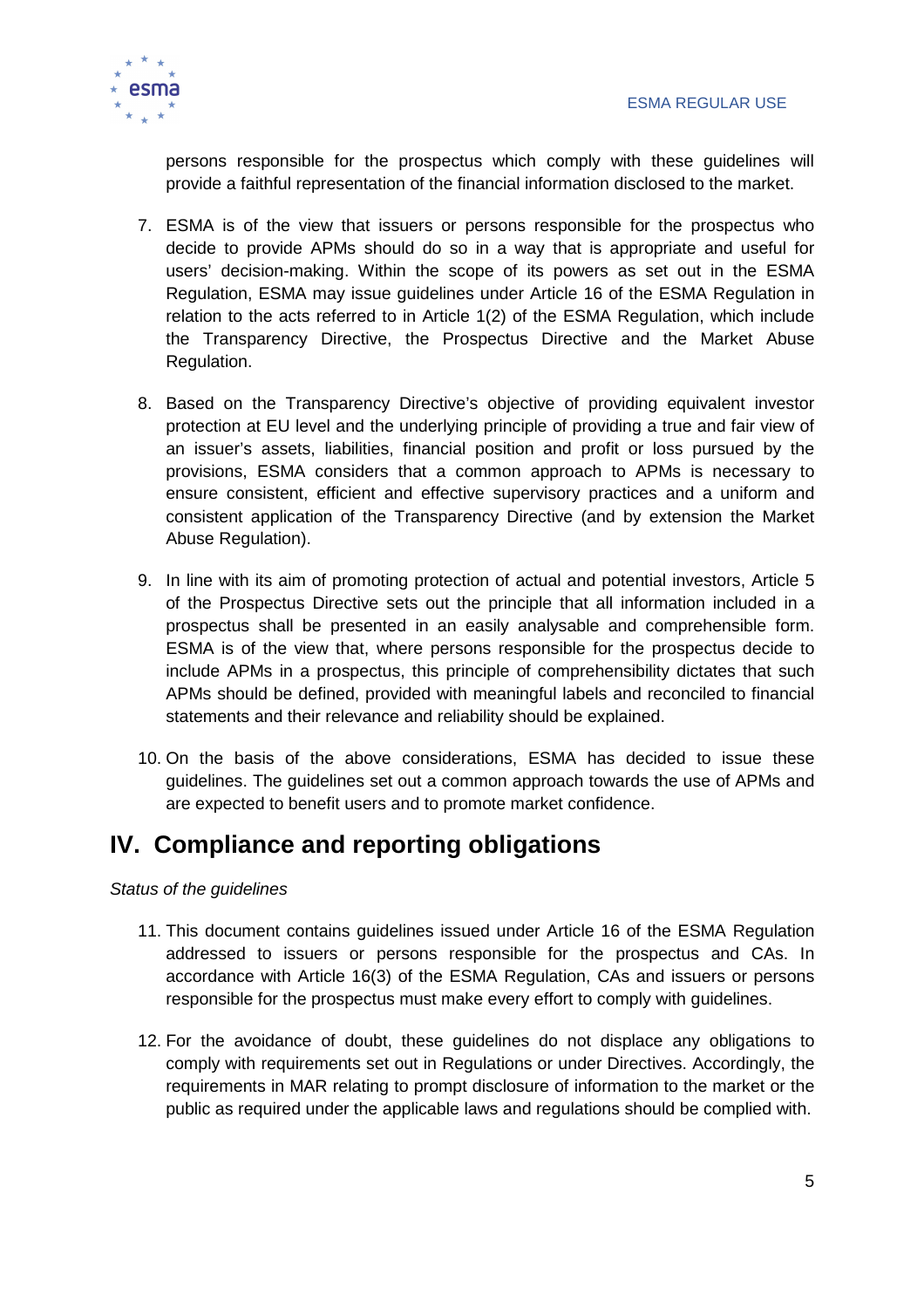

- 13. CAs with responsibilities for supervising the TD and MAR requirements should incorporate these guidelines into their supervisory practices and monitor whether issuers comply with them.
- 14. CAs with responsibilities in approving prospectuses should incorporate these guidelines into their supervisory practices to ensure that persons responsible for the prospectus comply with them.

# Reporting requirements

15. Competent authorities to which these guidelines apply must notify ESMA whether they comply or intend to comply with the guidelines, with reasons for non-compliance, within two months of the date of publication by ESMA to corporate.reporting@esma.europa.eu. In the absence of a response by this deadline, competent authorities will be considered as non-compliant. A template for notifications is available from the ESMA website.

# **V. Guidelines on Alternative Performance Measures**

16. These guidelines set out principles in bold with subsequent explanatory, elaborating and exemplifying paragraphs. In order to comply with these guidelines issuers or persons responsible for the prospectus have to comply with the guidelines as a whole.

#### What is an APM?

- 17. **For the purpose of these guidelines an APM is understood as a financial measure of historical or future financial performance, financial position, or cash flows, other than a financial measure defined or specified in the applicable financial reporting framework.**
- 18. APMs are usually derived from (or based on) the financial statements prepared in accordance with the applicable financial reporting framework, most of the time by adding or subtracting amounts from the figures presented in financial statements. Examples of APMs include: operating earnings, cash earnings, earnings before onetime charges, earnings before interest, taxes, depreciation and amortisation (EBITDA), net debt, autonomous growth or similar terms denoting adjustments to line items of statements of comprehensive income, statements of financial position or statements of cash flow.
- 19. In accordance with the definition in paragraph 17, these guidelines are not applicable to:
	- measures defined or specified by the applicable financial reporting framework such as revenue, profit or loss or earnings per share;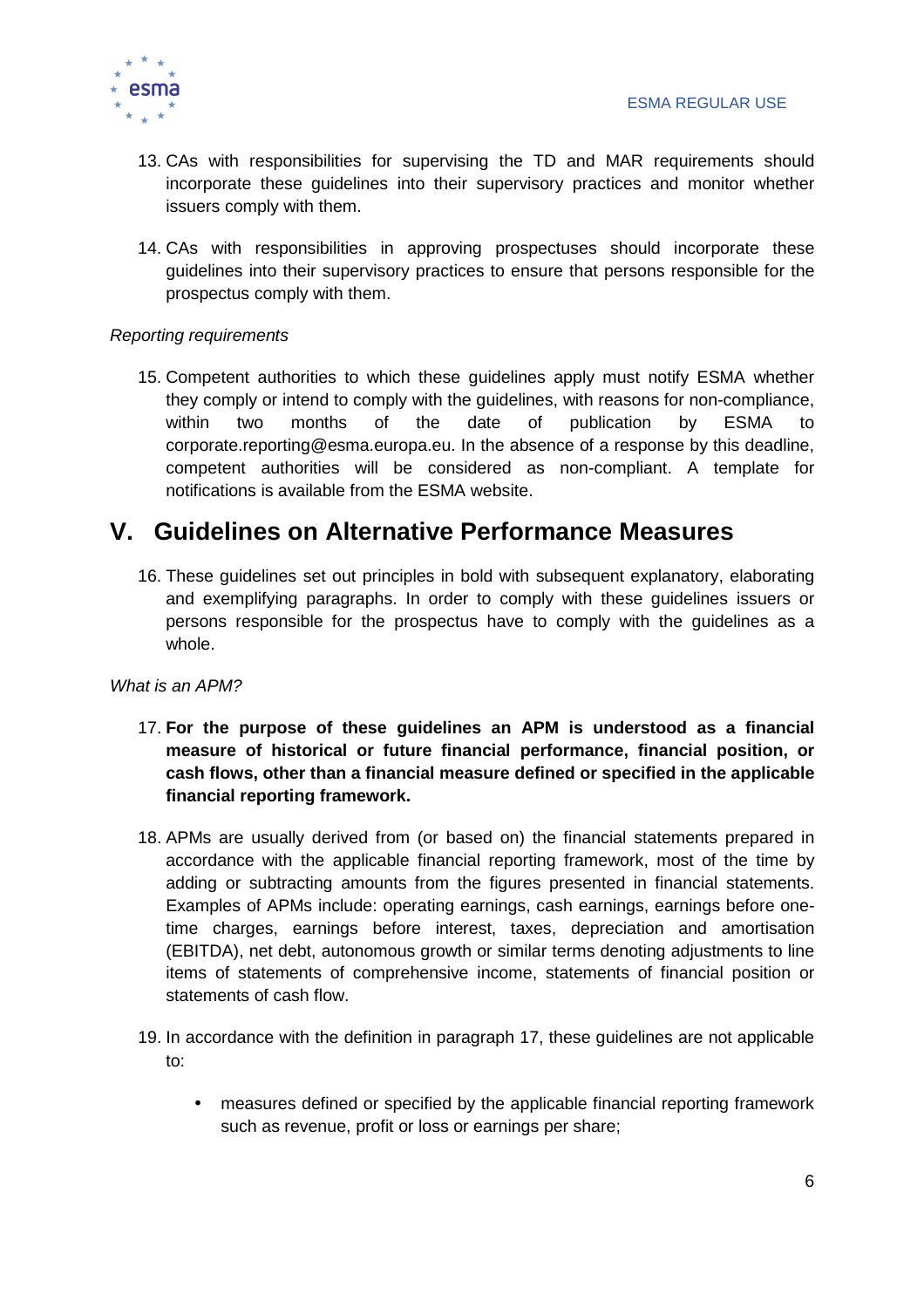

- physical or non-financial measures such as number of employees, number of subscribers, sales per square meter (when sales figures are extracted directly from financial statements) or social and environmental measures such as greenhouse gases emissions, breakdown of workforce by type of contract or by geographic location;
- information on major shareholdings, acquisition or disposal of own shares and total number of voting rights:
- information to explain the compliance with the terms of an agreement or legislative requirement such as lending covenants or the basis of calculating the director or executive remuneration

#### Disclosure principles

20. **Issuers or persons responsible for the prospectus should define the APMs used and their components as well as the basis of calculation adopted, including details of any material hypotheses or assumptions used. Issuers or persons responsible for the prospectus should also indicate whether the APM or any of its components relate to the (expected) performance of the past or future reporting period.** 

#### **Presentation**

- 21. **Issuers or persons responsible for the prospectus should disclose the definitions of all APMs used, in a clear and readable way.**
- 22. **APMs disclosed should be given meaningful labels reflecting their content and basis of calculation in order to avoid conveying misleading messages to users.**
- 23. For example, issuers or persons responsible for the prospectus should not use overly optimistic or positive labels such as 'guaranteed profit' or 'protected returns'.
- 24. Issuers or persons responsible for the prospectus should not use labels, titles or descriptions of measures defined in the applicable financial reporting framework that are the same or confusingly similar when referring to APMs.
- 25. Issuers or persons responsible for the prospectus should not mislabel items as nonrecurring, infrequent or unusual. For example items that affected past periods and will affect future periods will rarely be considered as non-recurring, infrequent or unusual (such as restructuring costs or impairment losses).

# Reconciliations

26. **A reconciliation of the APM to the most directly reconcilable line item, subtotal or total presented in the financial statements of the corresponding period**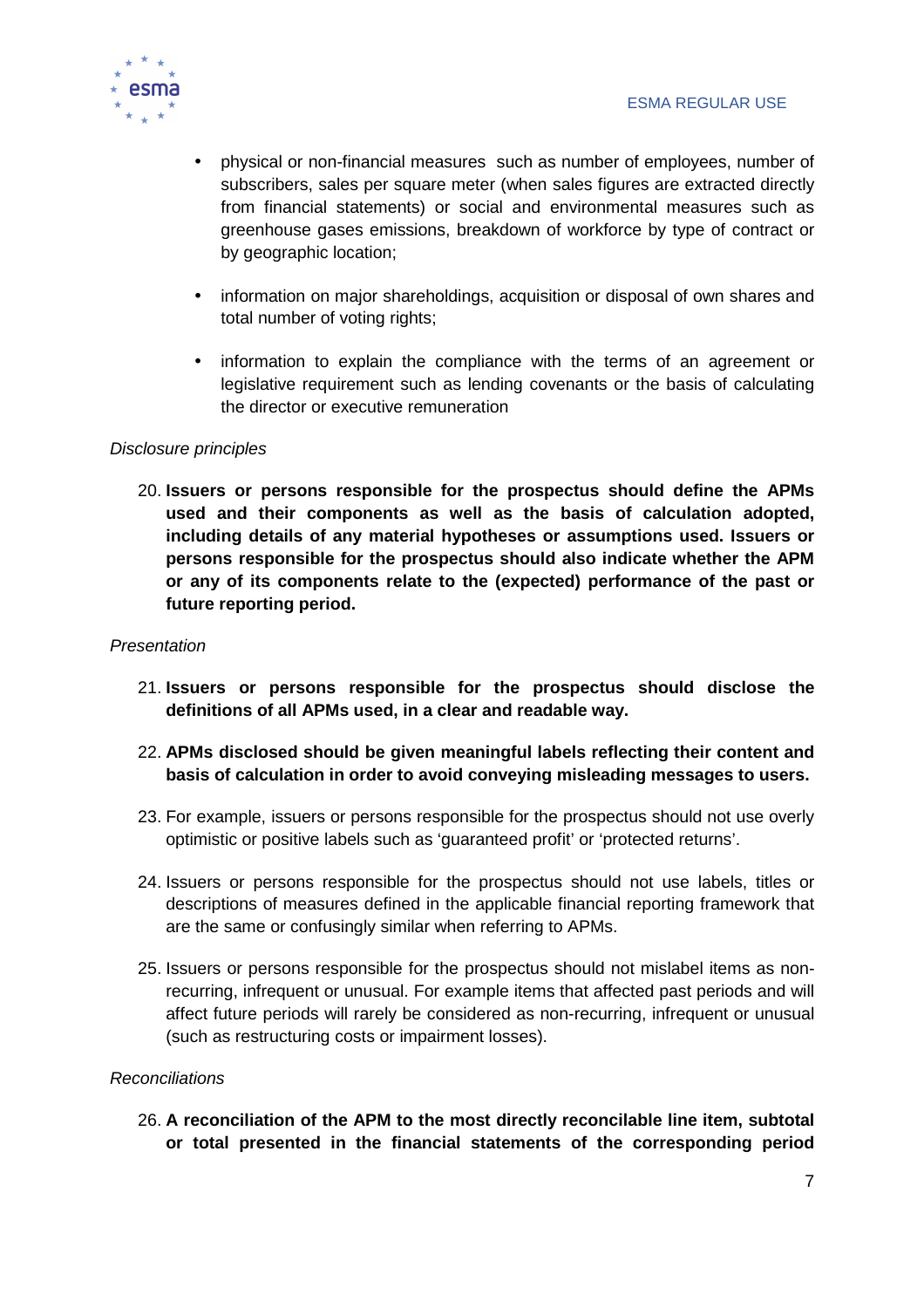

**should be disclosed, separately identifying and explaining the material reconciling items.** 

- 27. **Issuers or persons responsible for the prospectus should also present the most directly reconcilable line item, subtotal or total presented in the financial statements relevant for that specific APM.**
- 28. Where reconciling items are included in financial statements, users should be able to identify them in those financial statements. Where a reconciling item cannot be extracted directly from the financial statements, the reconciliation should show how the figure is calculated.
- 29. Where an APM is directly identifiable from the financial statements no reconciliation is required. This applies for example when an APM is a total or subtotal presented in financial statements.
- 30. Where financial statements of the corresponding period are not yet published, APMs should be reconciled to the most directly reconcilable line item, subtotal or total which will be included in those financial statements when they are published (e.g. earnings results presented before financial statements).
- 31. Where financial statements of the corresponding period are not going to be published, APMs should be reconciled to the most directly reconcilable line item, subtotal or total which would be included in those financial statements if they were published. The most directly reconcilable line item, subtotal or total used to reconcile the APM should be calculated and presented consistently with the corresponding line item, subtotal or total included in the issuer's most recent published annual financial statements.
- 32. Where an APM presented is not reconcilable because it does not derive from the financial statements, such as profit estimates, future projections or profit forecasts, the issuer should provide an explanation about the consistency of that APM with the accounting policies applied by the issuer in the financial statements prepared in accordance with the applicable financial reporting framework.

#### Explanation on the use of APMs

# 33. **Issuers or persons responsible for the prospectus should explain the use of APMs in order to allow users to understand their relevance and reliability.**

34. Issuers or persons responsible for the prospectus should explain why they believe that an APM provides useful information regarding the financial position, cash-flows or financial performance as well as the purposes for which the specific APM is used.

#### Prominence and presentation of APMs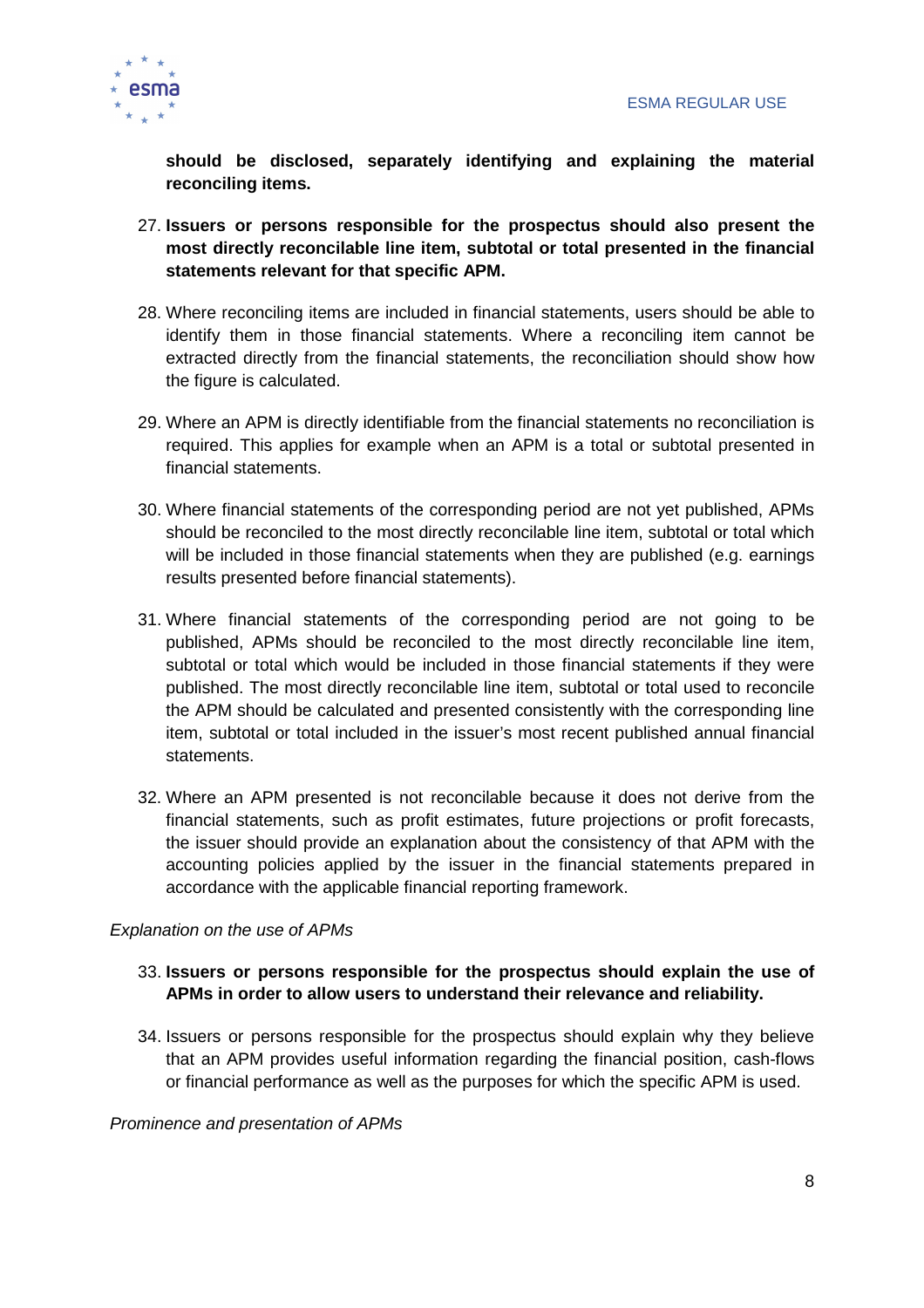

- 35. APMs should not be displayed with more prominence, emphasis or authority than measures directly stemming from financial statements.
- 36. Presentation of APMs should not distract from the presentation of the measures directly stemming from financial statements.

#### **Comparatives**

- 37. **APMs should be accompanied by comparatives for the corresponding previous periods. In situations where APMs relate to forecasts or estimations, the comparatives should be in relation to the last historical information available.**
- 38. **Issuers or persons responsible for the prospectus should present reconciliations for all comparatives presented.**
- 39. Where it is impracticable to provide comparative figures, issuers or persons responsible for the prospectus should disclose its impracticability and explain why it is impracticable to provide those comparatives.
- 40. Where restating comparatives, issuers or persons responsible for the prospectus should only use information available at the end of the financial period for which the APM was presented, and should not incorporate effects of events occurring after that moment, i.e. hindsight should not be used when presenting restated comparatives.

#### **Consistency**

- 41. **The definition and calculation of an APM should be consistent over time. In exceptional circumstances where issuers or persons responsible for the prospectus decide to redefine an APM, the issuer should:** 
	- **i. Explain the changes;**
	- **ii. explain the reasons why these changes result in reliable and more relevant information on the financial performance, and**
	- **iii. provide restated comparative figures.**
- 42. **If an issuer stops disclosing an APM, the issuer should explain the reason for considering that this APM no longer provides relevant information.**
- 43. When a specific APM is replaced by another one that better achieves the same objectives, issuers should explain why the new APM provides reliable and more relevant information compared to the previous APM used.
- 44. APMs included in prospectuses should be used consistently for the financial periods covered by the prospectus. These guideline should not extend to where the persons responsible for the prospectus decides to replace an APM or to stop presenting an